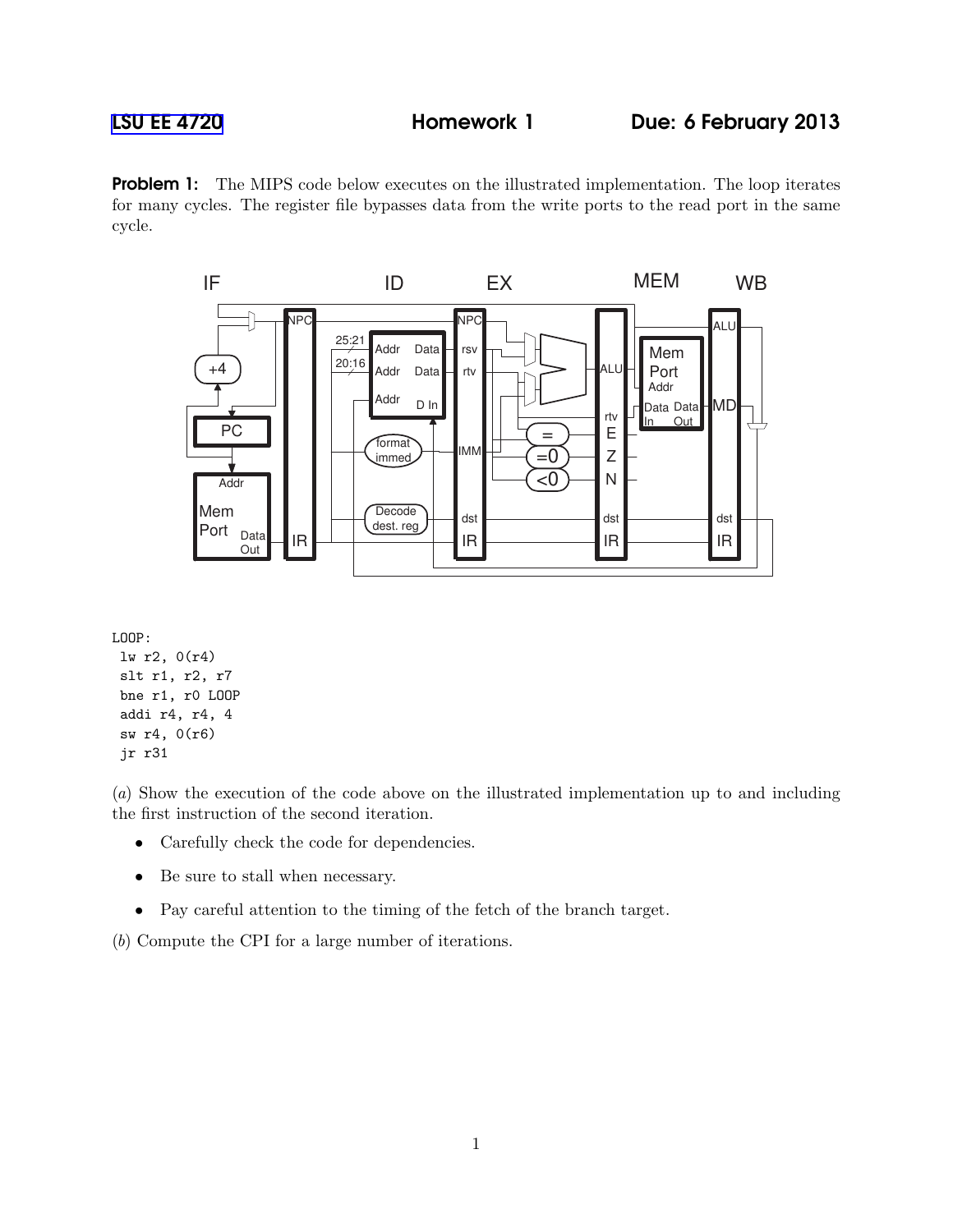**Problem 2:** The code fragment below is the same as the one used in the last problem, but the implementation is different (most would say better).



LOOP:

lw r2, 0(r4) slt r1, r2, r7 bne r1, r0 LOOP addi r4, r4, 4 sw r4, 0(r6) jr r31

(*a*) Show the execution of the code on this new implementation.

• There will still be stalls due to dependencies, though fewer than before.

(*b*) Compute the CPI for a large number of iterations.